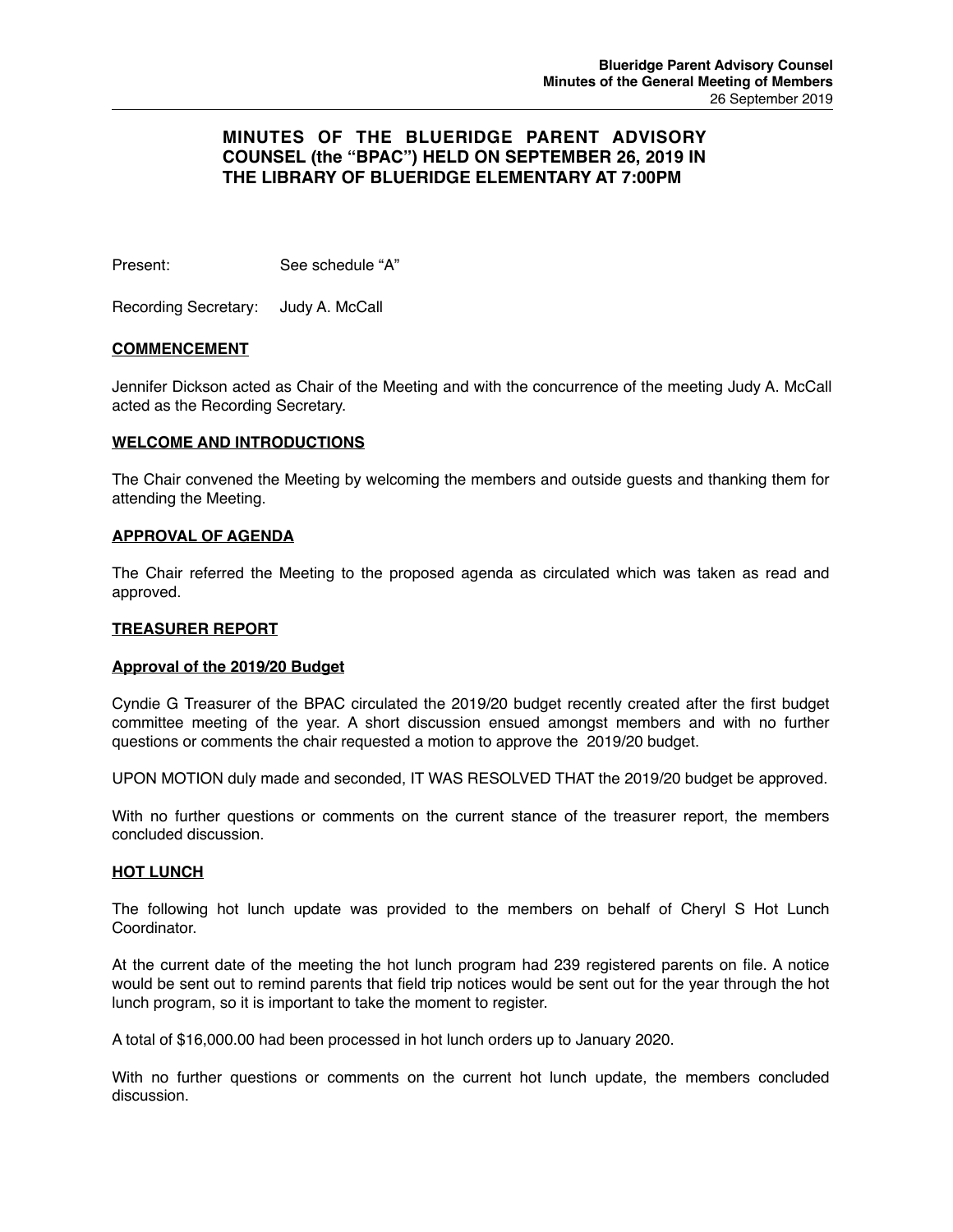# **FOS & DPAC UPDATE**

Currently no meetings have been held for the year, so there is no update to report on either the FOS and DPAC. The BPAC executives made mention that there is currently no DPAC coordinator as the coordinator had resigned their position at the conclusion of the 2018/19 school year. The position remains open.

With no further questions or comments on the FOS or DPAC, the members concluded discussion.

### **FUNDRAISERS/EVENTS**

The BPAC reviewed the following recent and upcoming fundraisers and dates:

- Open House September 4, 2019
- Welcome back BBQ September 17, 2019
- Popcorn Mondays:
	- Volunteers needed
	- November 4, 2019 will be last popcorn run until spring break
- Jesse Miller October 23 and 24, 2019
- Fall Harvest
	- New event consisting of fruit and veggie sale
	- Still awaiting approval
- Halloween Pumpkin Patch
- Cookies and Pies November 1 Dec 9/10, 2019
- Blueridge Gear
	- Looking into new logo ideas/current school logo created by Gordon Dick is the ideal, however, needs to be digitized to use as lines may be to fine
- Scholastic Book Fair December 2-5, 2019
- Santa's Breakfast/Bake sale December 20, 2019

With no further questions or comments on the current Fundraiser/Events update, the members concluded discussion.

#### **CURRENT BUSINESS**

#### *Class Rep:*

There are still certain divisions in grades 7, 2 and 1 with no reps allocated. Notice will be sent out to parents requesting Volunteers.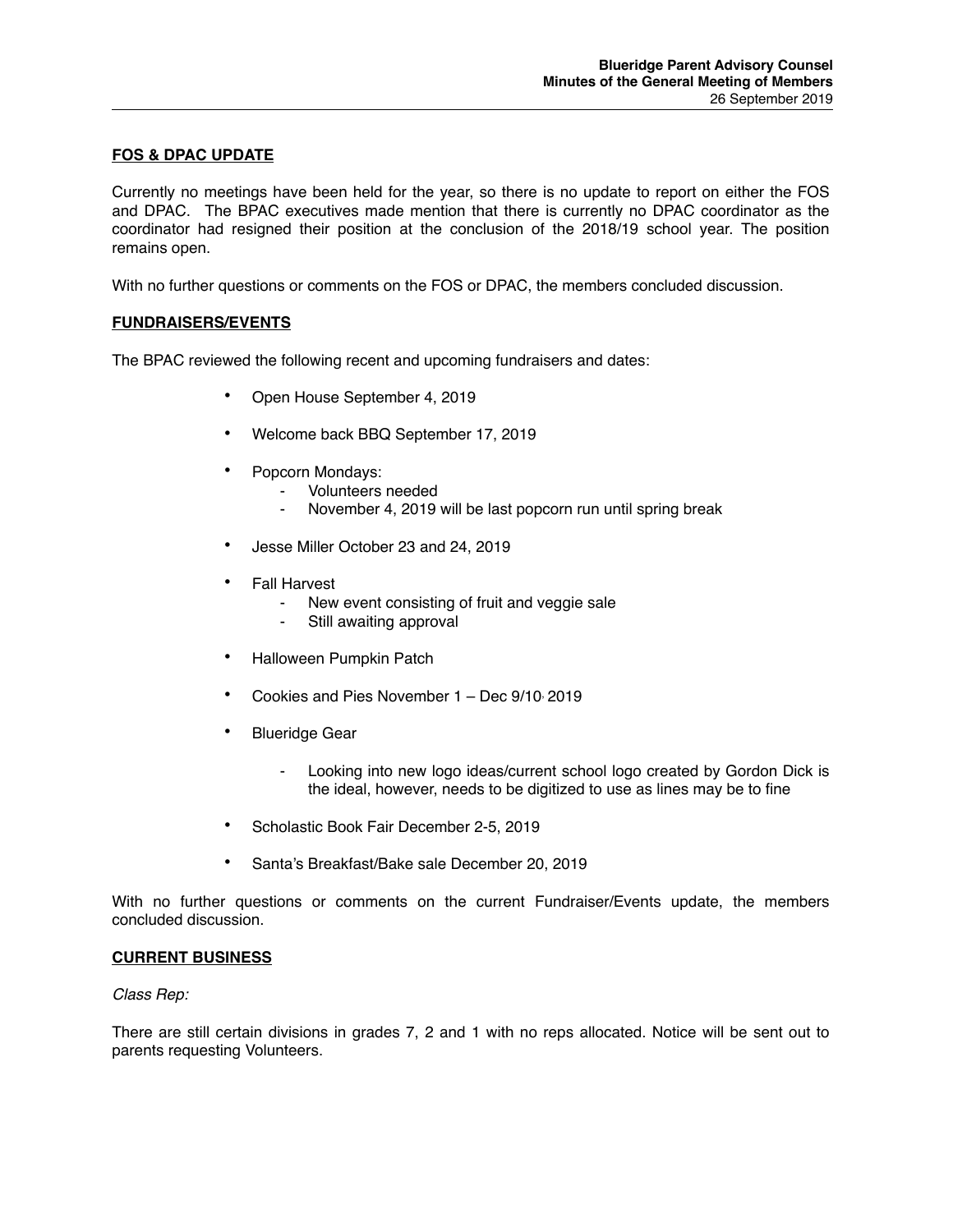# *Directory:*

The directory is currently be drafted and will be circulated for review prior to release to parents. Deadline is October 1, 2019 for ads.

# *Traffic Committee:*

The traffic committee is still in process of being established. The members and guest ensued a lengthy concerning discussion on the concerns of the traffic for the new year. Johanna Moretta will be a member for the new school year and has been successful with communications with the District in arranging to have a cross walk put in at the intersection of Berkley and Byron!

Follow our children's lead – DON'T PARK IN THE UNALLOCATED AREA'S!!

# *Blueberry Bushes:*

Bridget O'Brien to put in a district request on blueberry bushes that are potentially a hazard at the school.

### *Cora's Bench:*

A fundraiser to honor Cora and her family will be coming up in the school year for a bench in her remembrance.

With no further questions or comments on Current Business, the members concluded discussion.

# **CONCLUSION OF MEETING**

UPON MOTION duly made by the Chair and seconded, IT WAS RESOLVED that the meeting conclude at 8:08 pm and there be no further business brought before the meeting. Next meeting date and time to be set at a further date.

**CHAIR CHAIR CHAIR CHAIR** 

**NEXT MEETING SET FOR: OCTOBER 30, 2019**